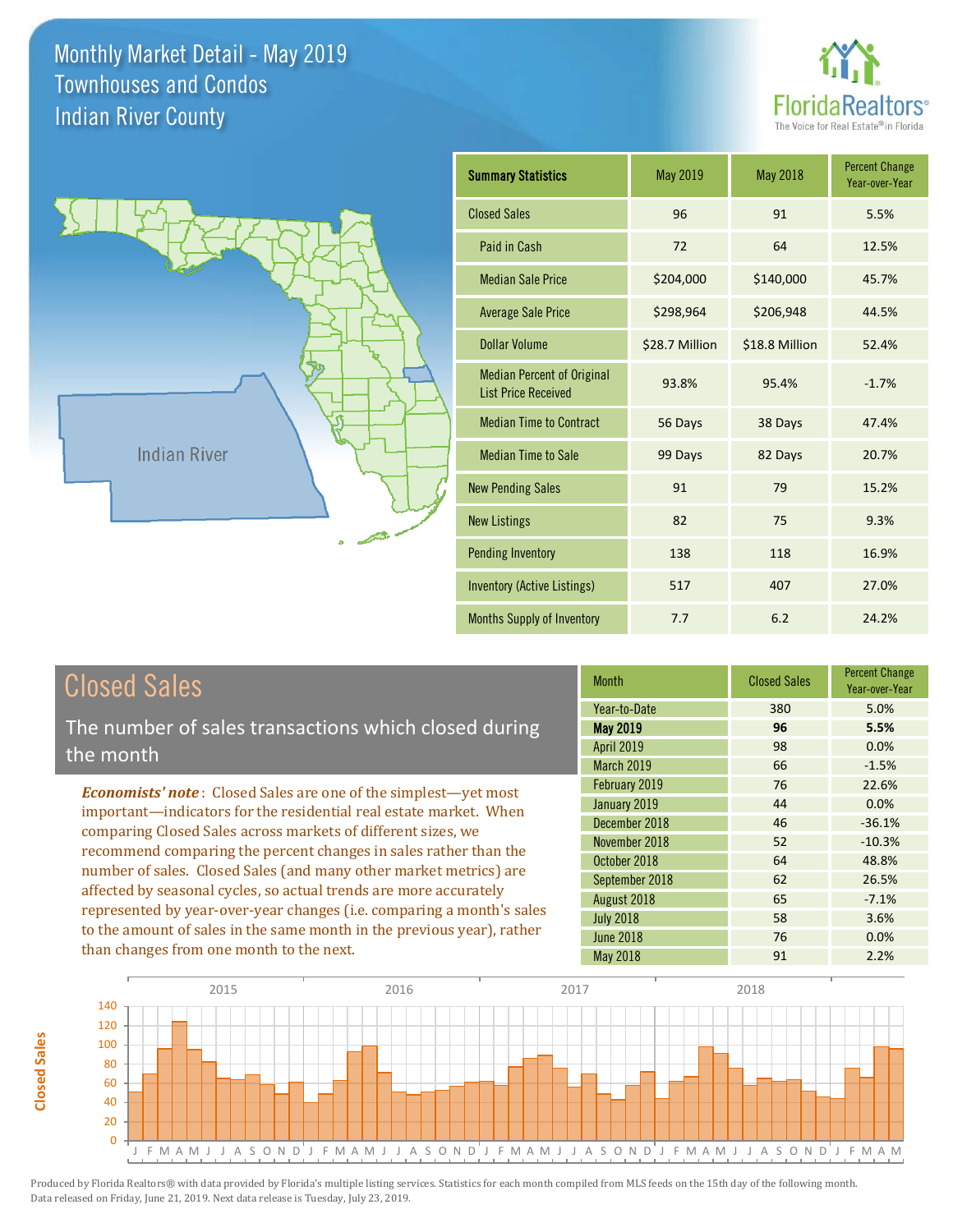

43 4.9%

38 -32.1%

| Cash Sales                                                                     | <b>Month</b>      | <b>Cash Sales</b> | <b>Percent Change</b><br>Year-over-Year |
|--------------------------------------------------------------------------------|-------------------|-------------------|-----------------------------------------|
|                                                                                | Year-to-Date      | 275               | 0.4%                                    |
| The number of Closed Sales during the month in which                           | <b>May 2019</b>   | 72                | 12.5%                                   |
| buyers exclusively paid in cash                                                | <b>April 2019</b> | 68                | $-9.3%$                                 |
|                                                                                | <b>March 2019</b> | 47                | $-4.1%$                                 |
|                                                                                | February 2019     | 57                | 26.7%                                   |
|                                                                                | January 2019      | 31                | $-24.4%$                                |
| <b>Economists' note:</b> Cash Sales can be a useful indicator of the extent to | December 2018     | 31                | $-41.5%$                                |
| which investors are participating in the market. Why? Investors are            | November 2018     | 36                | 9.1%                                    |
| far more likely to have the funds to purchase a home available up front,       | October 2018      | 33                | 17.9%                                   |
| whereas the typical homebuyer requires a mortgage or some other                | September 2018    | 36                | $-2.7%$                                 |

August 2018

July 2018

J F M A M J J A S O N D J F M A M J J A S O N D J F M A M J J A S O N D J F M A M J J A S O N D J F M A M 0 20 40 60 80 100 120 2015 2016 2017 2018

# Cash Sales as a Percentage of Closed Sales

form of financing. There are, of course, many possible exceptions, so

this statistic should be interpreted with care.

The percentage of Closed Sales during the month which were Cash Sales

*Economists' note* : This statistic is simply another way of viewing Cash Sales. The remaining percentages of Closed Sales (i.e. those not paid fully in cash) each month involved some sort of financing, such as mortgages, owner/seller financing, assumed loans, etc.

| <b>Month</b>      | <b>Percent of Closed</b><br>Sales Paid in Cash | <b>Percent Change</b><br>Year-over-Year |
|-------------------|------------------------------------------------|-----------------------------------------|
| Year-to-Date      | 72.4%                                          | $-4.4%$                                 |
| <b>May 2019</b>   | 75.0%                                          | 6.7%                                    |
| April 2019        | 69.4%                                          | $-9.3%$                                 |
| <b>March 2019</b> | 71.2%                                          | $-2.6%$                                 |
| February 2019     | 75.0%                                          | 3.3%                                    |
| January 2019      | 70.5%                                          | $-24.4%$                                |
| December 2018     | 67.4%                                          | $-8.4%$                                 |
| November 2018     | 69.2%                                          | 21.6%                                   |
| October 2018      | 51.6%                                          | $-20.7%$                                |
| September 2018    | 58.1%                                          | $-23.0%$                                |
| August 2018       | 58.5%                                          | $-26.9%$                                |
| <b>July 2018</b>  | 74.1%                                          | 1.2%                                    |
| June 2018         | 73.7%                                          | 0.0%                                    |
| <b>May 2018</b>   | 70.3%                                          | $-5.3%$                                 |

June 2018 **56** 0.0%

May 2018 **64** -3.0%

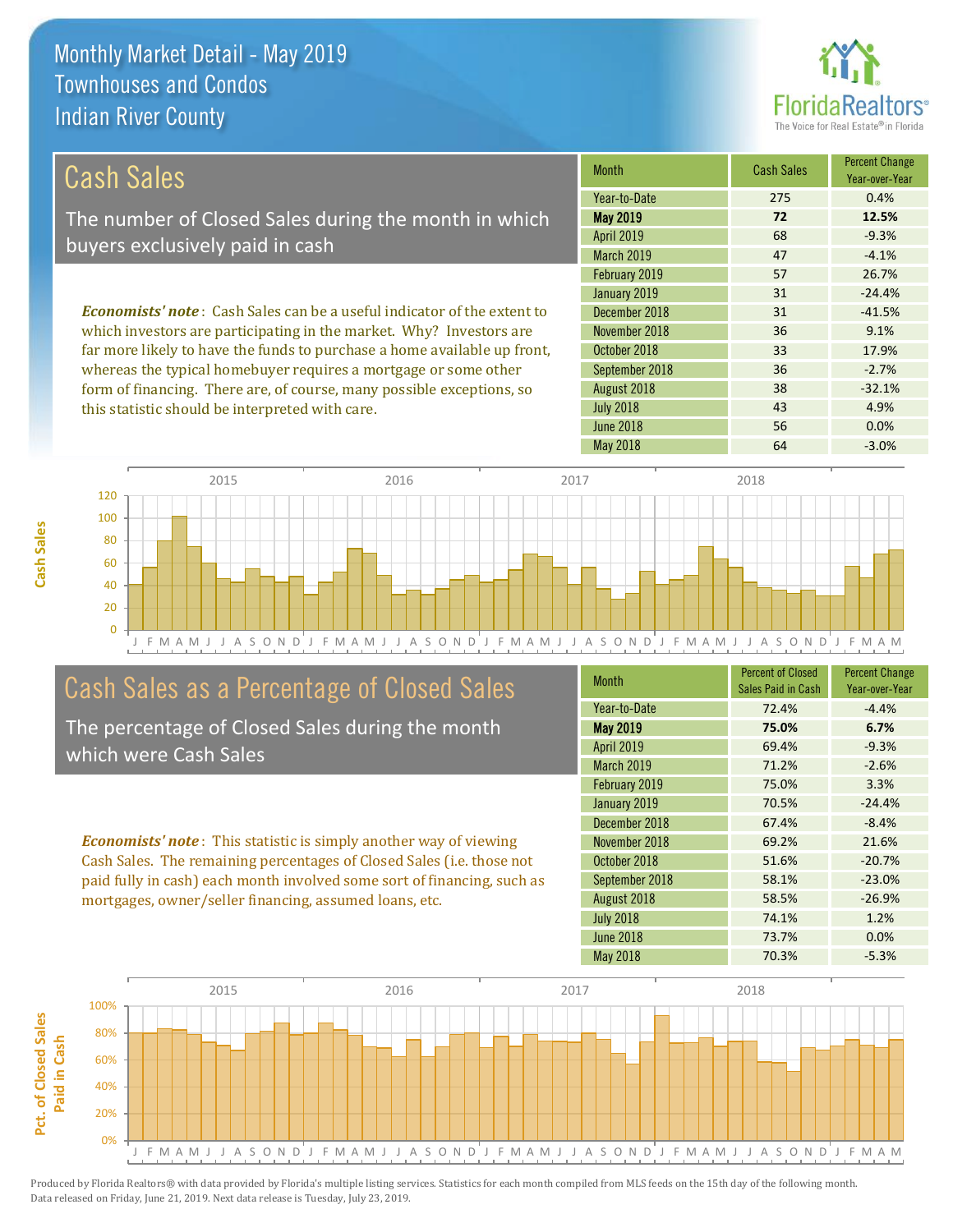

## Median Sale Price

The median sale price reported for the month (i.e. 50% of sales were above and 50% of sales were below)

*Economists' note* : Median Sale Price is our preferred summary statistic for price activity because, unlike Average Sale Price, Median Sale Price is not sensitive to high sale prices for small numbers of homes that may not be characteristic of the market area. Keep in mind that median price trends over time are not always solely caused by changes in the general value of local real estate. Median sale price only reflects the values of the homes that *sold* each month, and the mix of the types of homes that sell can change over time.

| <b>Month</b>      | <b>Median Sale Price</b> | <b>Percent Change</b><br>Year-over-Year |
|-------------------|--------------------------|-----------------------------------------|
| Year-to-Date      | \$170,000                | 21.4%                                   |
| <b>May 2019</b>   | \$204,000                | 45.7%                                   |
| <b>April 2019</b> | \$184,250                | 7.1%                                    |
| March 2019        | \$175,000                | 34.6%                                   |
| February 2019     | \$143,750                | 10.6%                                   |
| January 2019      | \$143,500                | 12.5%                                   |
| December 2018     | \$152,500                | 10.1%                                   |
| November 2018     | \$166,000                | 21.2%                                   |
| October 2018      | \$158,000                | 12.9%                                   |
| September 2018    | \$142,250                | 9.4%                                    |
| August 2018       | \$152,000                | 19.0%                                   |
| <b>July 2018</b>  | \$146,500                | 8.5%                                    |
| <b>June 2018</b>  | \$168,000                | 22.6%                                   |
| <b>May 2018</b>   | \$140,000                | $-3.4%$                                 |



### Average Sale Price

The average sale price reported for the month (i.e. total sales in dollars divided by the number of sales)

*Economists' note* : Usually, we prefer Median Sale Price over Average Sale Price as a summary statistic for home prices. However, Average Sale Price does have its uses—particularly when it is analyzed alongside the Median Sale Price. For one, the relative difference between the two statistics can provide some insight into the market for higher-end homes in an area.

| Month            | <b>Average Sale Price</b> | <b>Percent Change</b><br>Year-over-Year |
|------------------|---------------------------|-----------------------------------------|
| Year-to-Date     | \$300,438                 | 15.8%                                   |
| <b>May 2019</b>  | \$298,964                 | 44.5%                                   |
| April 2019       | \$346,117                 | $-7.9%$                                 |
| March 2019       | \$309,866                 | 64.1%                                   |
| February 2019    | \$217,632                 | $-9.8%$                                 |
| January 2019     | \$330,802                 | 36.9%                                   |
| December 2018    | \$220,007                 | 17.5%                                   |
| November 2018    | \$334,248                 | 57.8%                                   |
| October 2018     | \$290,472                 | 35.1%                                   |
| September 2018   | \$208,052                 | $-26.8%$                                |
| August 2018      | \$233,925                 | 6.4%                                    |
| <b>July 2018</b> | \$220,949                 | 23.7%                                   |
| <b>June 2018</b> | \$269,971                 | 9.5%                                    |
| <b>May 2018</b>  | \$206,948                 | $-15.5%$                                |



Produced by Florida Realtors® with data provided by Florida's multiple listing services. Statistics for each month compiled from MLS feeds on the 15th day of the following month. Data released on Friday, June 21, 2019. Next data release is Tuesday, July 23, 2019.

**Average Sale Price**

Average Sale Price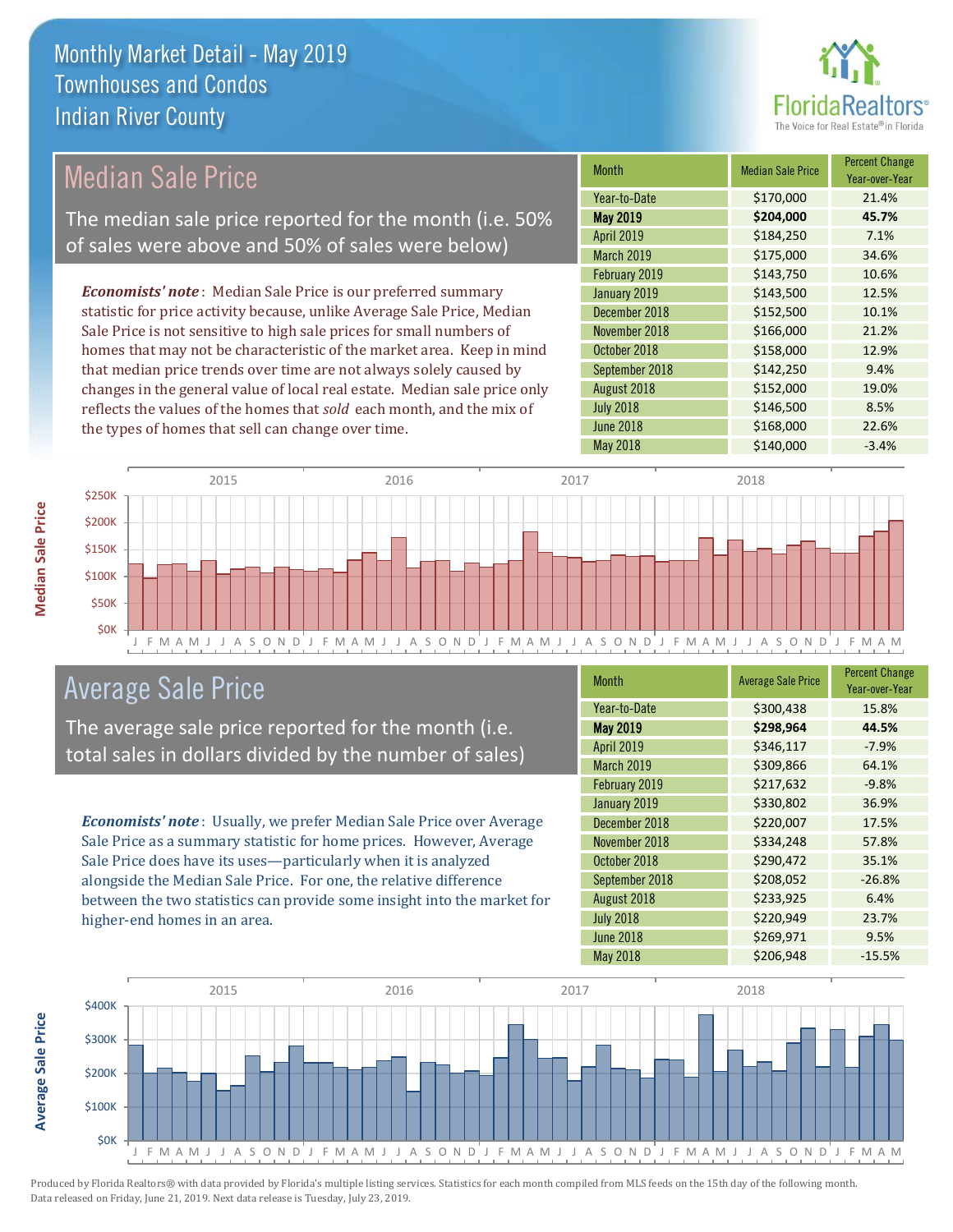

#### Dollar Volume

The sum of the sale prices for all sales which closed during the month

*Economists' note* : Dollar Volume is simply the sum of all sale prices in a given time period, and can quickly be calculated by multiplying Closed Sales by Average Sale Price. It is a strong indicator of the health of the real estate industry in a market, and is of particular interest to real estate professionals, investors, analysts, and government agencies. Potential home sellers and home buyers, on the other hand, will likely be better served by paying attention to trends in the two components of Dollar Volume (i.e. sales and prices) individually.

| Month             | Dollar Volume   | <b>Percent Change</b><br>Year-over-Year |
|-------------------|-----------------|-----------------------------------------|
| Year-to-Date      | \$114.2 Million | 21.6%                                   |
| <b>May 2019</b>   | \$28.7 Million  | 52.4%                                   |
| <b>April 2019</b> | \$33.9 Million  | $-7.9%$                                 |
| March 2019        | \$20.5 Million  | 61.6%                                   |
| February 2019     | \$16.5 Million  | 10.6%                                   |
| January 2019      | \$14.6 Million  | 36.9%                                   |
| December 2018     | \$10.1 Million  | $-24.9%$                                |
| November 2018     | \$17.4 Million  | 41.5%                                   |
| October 2018      | \$18.6 Million  | 101.1%                                  |
| September 2018    | \$12.9 Million  | $-7.4%$                                 |
| August 2018       | \$15.2 Million  | $-1.2%$                                 |
| <b>July 2018</b>  | \$12.8 Million  | 28.1%                                   |
| <b>June 2018</b>  | \$20.5 Million  | 9.5%                                    |
| <b>May 2018</b>   | \$18.8 Million  | $-13.6%$                                |



# Median Percent of Original List Price Received

The median of the sale price (as a percentage of the original list price) across all properties selling during the month

*Economists' note* : The Median Percent of Original List Price Received is useful as an indicator of market recovery, since it typically rises as buyers realize that the market may be moving away from them and they need to match the selling price (or better it) in order to get a contract on the house. This is usually the last measure to indicate a market has shifted from down to up, so it is what we would call a *lagging* indicator.

| <b>Month</b>      | Med. Pct. of Orig.<br><b>List Price Received</b> | <b>Percent Change</b><br>Year-over-Year |
|-------------------|--------------------------------------------------|-----------------------------------------|
| Year-to-Date      | 93.8%                                            | $-1.5%$                                 |
| May 2019          | 93.8%                                            | $-1.7%$                                 |
| <b>April 2019</b> | 93.6%                                            | $-2.2%$                                 |
| <b>March 2019</b> | 93.2%                                            | $-1.9%$                                 |
| February 2019     | 93.9%                                            | 0.0%                                    |
| January 2019      | 94.9%                                            | $-0.3%$                                 |
| December 2018     | 93.1%                                            | $-2.9%$                                 |
| November 2018     | 94.4%                                            | $-0.2%$                                 |
| October 2018      | 94.3%                                            | $-0.9%$                                 |
| September 2018    | 93.8%                                            | 1.6%                                    |
| August 2018       | 94.5%                                            | $-0.3%$                                 |
| <b>July 2018</b>  | 93.7%                                            | $-1.4%$                                 |
| <b>June 2018</b>  | 93.4%                                            | 0.6%                                    |
| <b>May 2018</b>   | 95.4%                                            | 1.9%                                    |

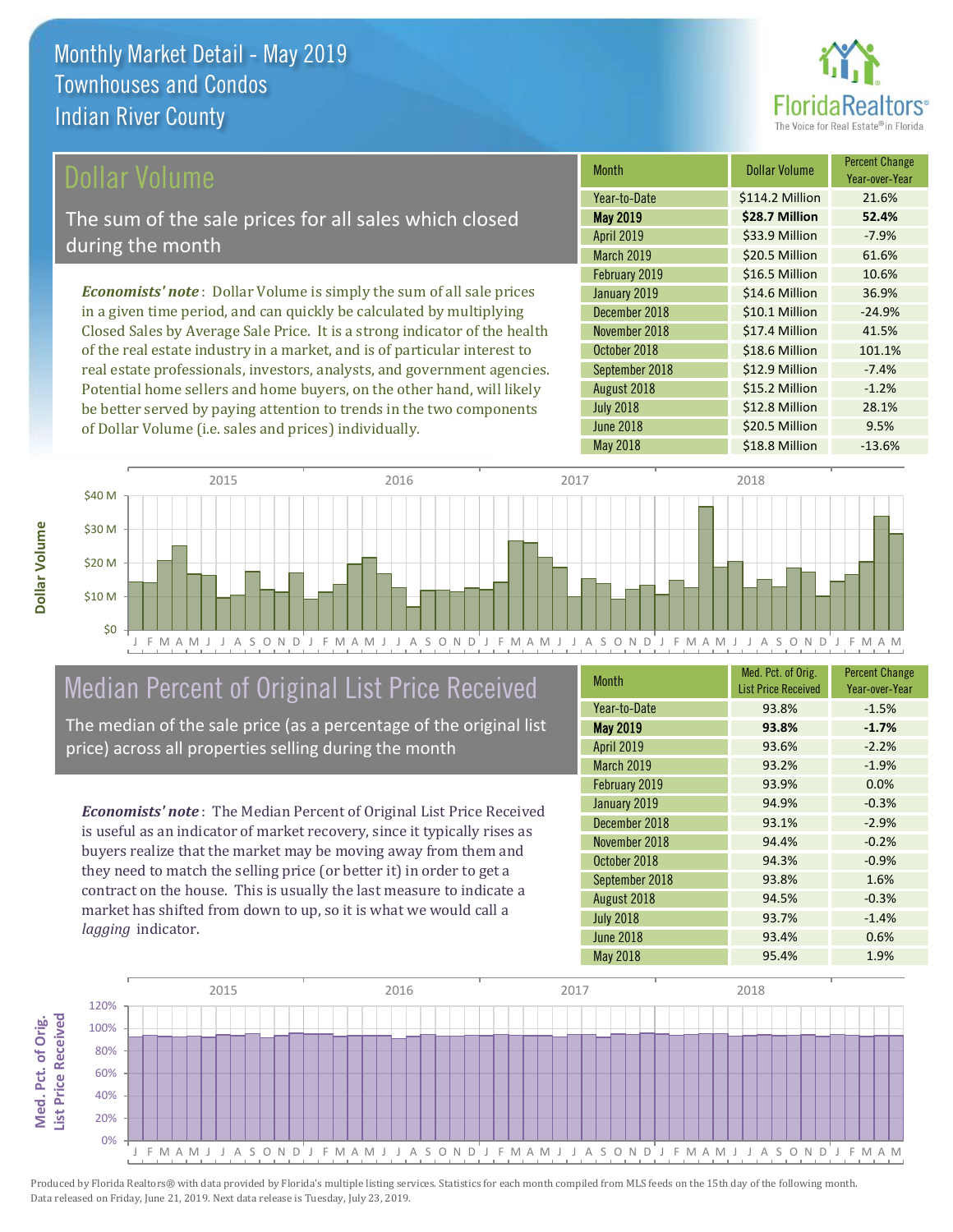

# Median Time to Contract

The median number of days between the listing date and contract date for all Closed Sales during the month

*Economists' note* : Like Time to Sale, Time to Contract is a measure of the length of the home selling process calculated for sales which closed during the month. The difference is that Time to Contract measures the number of days between the initial listing of a property and the signing of the contract which eventually led to the closing of the sale. When the gap between Median Time to Contract and Median Time to Sale grows, it is usually a sign of longer closing times and/or declining numbers of cash sales.

| Month            | Median Time to<br>Contract | <b>Percent Change</b><br>Year-over-Year |
|------------------|----------------------------|-----------------------------------------|
| Year-to-Date     | 54 Days                    | 28.6%                                   |
| <b>May 2019</b>  | 56 Days                    | 47.4%                                   |
| April 2019       | 40 Days                    | 8.1%                                    |
| March 2019       | 67 Days                    | 63.4%                                   |
| February 2019    | 79 Days                    | 79.5%                                   |
| January 2019     | 58 Days                    | 7.4%                                    |
| December 2018    | 52 Days                    | 13.0%                                   |
| November 2018    | 68 Days                    | $-15.0%$                                |
| October 2018     | 93 Days                    | 102.2%                                  |
| September 2018   | 41 Days                    | $-48.8%$                                |
| August 2018      | 60 Days                    | 50.0%                                   |
| <b>July 2018</b> | 86 Days                    | 87.0%                                   |
| <b>June 2018</b> | 38 Days                    | $-28.3%$                                |
| <b>May 2018</b>  | 38 Days                    | $-26.9%$                                |



### Median Time to Sale

**Median Time to** 

**Median Time to** 

The median number of days between the listing date and closing date for all Closed Sales during the month

*Economists' note* : Time to Sale is a measure of the length of the home selling process, calculated as the number of days between the initial listing of a property and the closing of the sale. *Median* Time to Sale is the amount of time the "middle" property selling this month was on the market. That is, 50% of homes selling this month took *less* time to sell, and 50% of homes took *more* time to sell. Median Time to Sale gives a more accurate picture than Average Time to Sale, which can be skewed upward by small numbers of properties taking an abnormally long time to sell.

| <b>Month</b>      | <b>Median Time to Sale</b> | <b>Percent Change</b><br>Year-over-Year |
|-------------------|----------------------------|-----------------------------------------|
| Year-to-Date      | 98 Days                    | 21.0%                                   |
| <b>May 2019</b>   | 99 Days                    | 20.7%                                   |
| April 2019        | 88 Days                    | 11.4%                                   |
| <b>March 2019</b> | 101 Days                   | 31.2%                                   |
| February 2019     | 101 Days                   | 27.8%                                   |
| January 2019      | 95 Days                    | 0.0%                                    |
| December 2018     | 89 Days                    | 9.9%                                    |
| November 2018     | 115 Days                   | 1.8%                                    |
| October 2018      | 128 Days                   | 25.5%                                   |
| September 2018    | 81 Days                    | $-32.5%$                                |
| August 2018       | 108 Days                   | 31.7%                                   |
| <b>July 2018</b>  | 122 Days                   | 5.2%                                    |
| <b>June 2018</b>  | 81 Days                    | $-22.1%$                                |
| <b>May 2018</b>   | 82 Days                    | $-10.9%$                                |

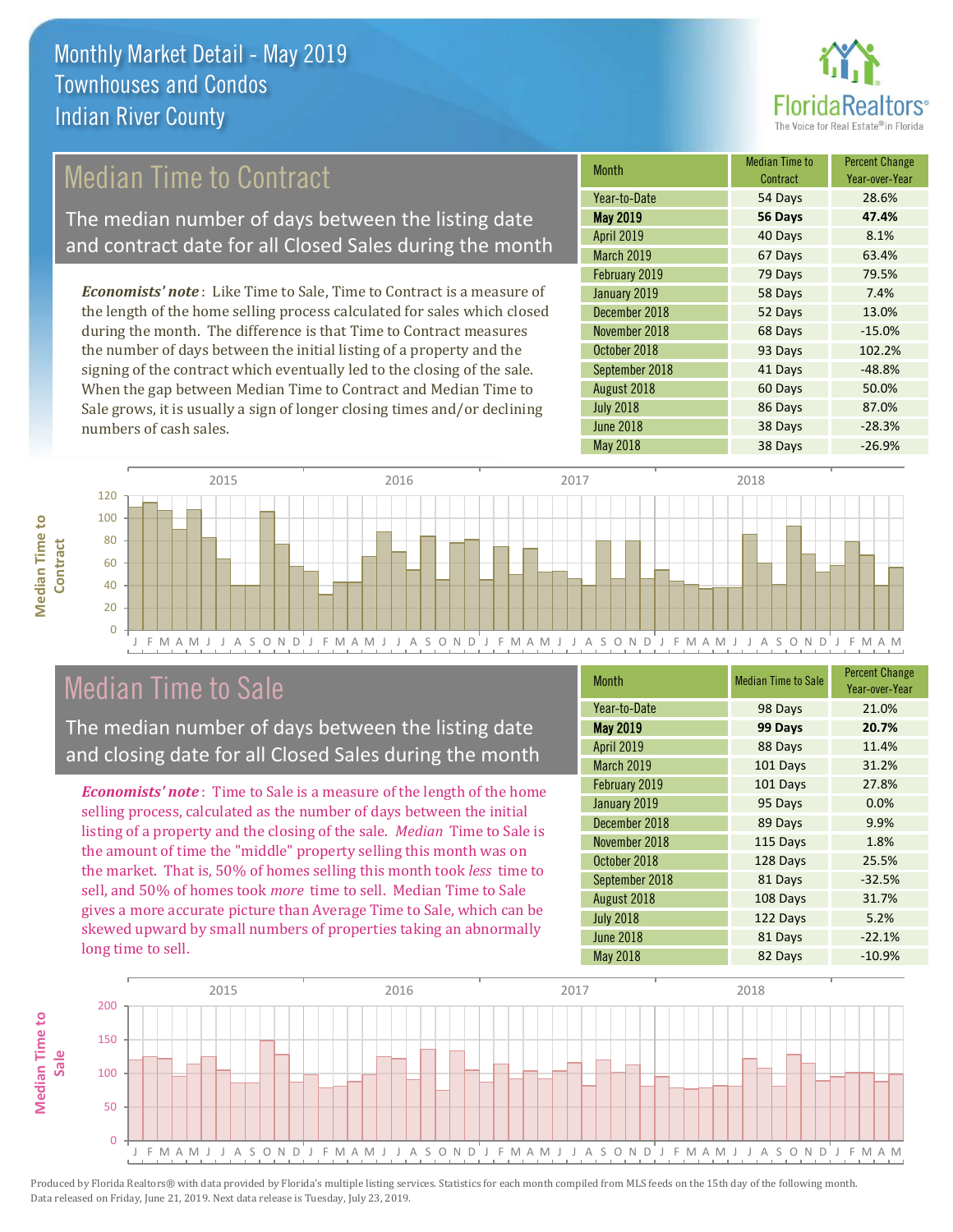distressed properties for sale.



| <b>New Pending Sales</b>                                                       | <b>Month</b>      | <b>New Pending Sales</b> | <b>Percent Change</b><br>Year-over-Year |
|--------------------------------------------------------------------------------|-------------------|--------------------------|-----------------------------------------|
|                                                                                | Year-to-Date      | 441                      | $-1.3%$                                 |
| The number of listed properties that went under                                | <b>May 2019</b>   | 91                       | 15.2%                                   |
| contract during the month                                                      | <b>April 2019</b> | 91                       | $-2.2%$                                 |
|                                                                                | <b>March 2019</b> | 96                       | $-6.8%$                                 |
|                                                                                | February 2019     | 78                       | $-12.4%$                                |
| <b>Economists' note</b> : Because of the typical length of time it takes for a | January 2019      | 85                       | 2.4%                                    |
| sale to close, economists consider Pending Sales to be a decent                | December 2018     | 48                       | 2.1%                                    |
| indicator of potential future Closed Sales. It is important to bear in         | November 2018     | 58                       | $-17.1%$                                |
| mind, however, that not all Pending Sales will be closed successfully.         | October 2018      | 45                       | $-16.7%$                                |
| So, the effectiveness of Pending Sales as a future indicator of Closed         | September 2018    | 49                       | 40.0%                                   |
| Sales is susceptible to changes in market conditions such as the               | August 2018       | 80                       | 19.4%                                   |

J F M A M J J A S O N D J F M A M J J A S O N D J F M A M J J A S O N D J F M A M J J A S O N D J F M A M 0 50 100 150 200 2015 2016 2017 2018

# New Listings

The number of properties put onto the market during the month

availability of financing for homebuyers and the inventory of

*Economists' note* : New Listings tend to rise in delayed response to increasing prices, so they are often seen as a lagging indicator of market health. As prices rise, potential sellers raise their estimations of value—and in the most recent cycle, rising prices have freed up many potential sellers who were previously underwater on their mortgages. Note that in our calculations, we take care to not include properties that were recently taken off the market and quickly relisted, since these are not really *new* listings.

| <b>Month</b>      | <b>New Listings</b> | <b>Percent Change</b><br>Year-over-Year |
|-------------------|---------------------|-----------------------------------------|
| Year-to-Date      | 613                 | 3.9%                                    |
| <b>May 2019</b>   | 82                  | 9.3%                                    |
| April 2019        | 114                 | $-2.6%$                                 |
| <b>March 2019</b> | 137                 | 7.0%                                    |
| February 2019     | 125                 | $-13.2%$                                |
| January 2019      | 155                 | 23.0%                                   |
| December 2018     | 73                  | 7.4%                                    |
| November 2018     | 110                 | 39.2%                                   |
| October 2018      | 103                 | 9.6%                                    |
| September 2018    | 71                  | 54.3%                                   |
| August 2018       | 104                 | 46.5%                                   |
| <b>July 2018</b>  | 65                  | 16.1%                                   |
| <b>June 2018</b>  | 70                  | $-16.7%$                                |
| May 2018          | 75                  | $-15.7%$                                |

May 2018 79 79 17.9%

July 2018 **59** -11.9% June 2018 **67** -2.9%



Produced by Florida Realtors® with data provided by Florida's multiple listing services. Statistics for each month compiled from MLS feeds on the 15th day of the following month. Data released on Friday, June 21, 2019. Next data release is Tuesday, July 23, 2019.

**New Listings**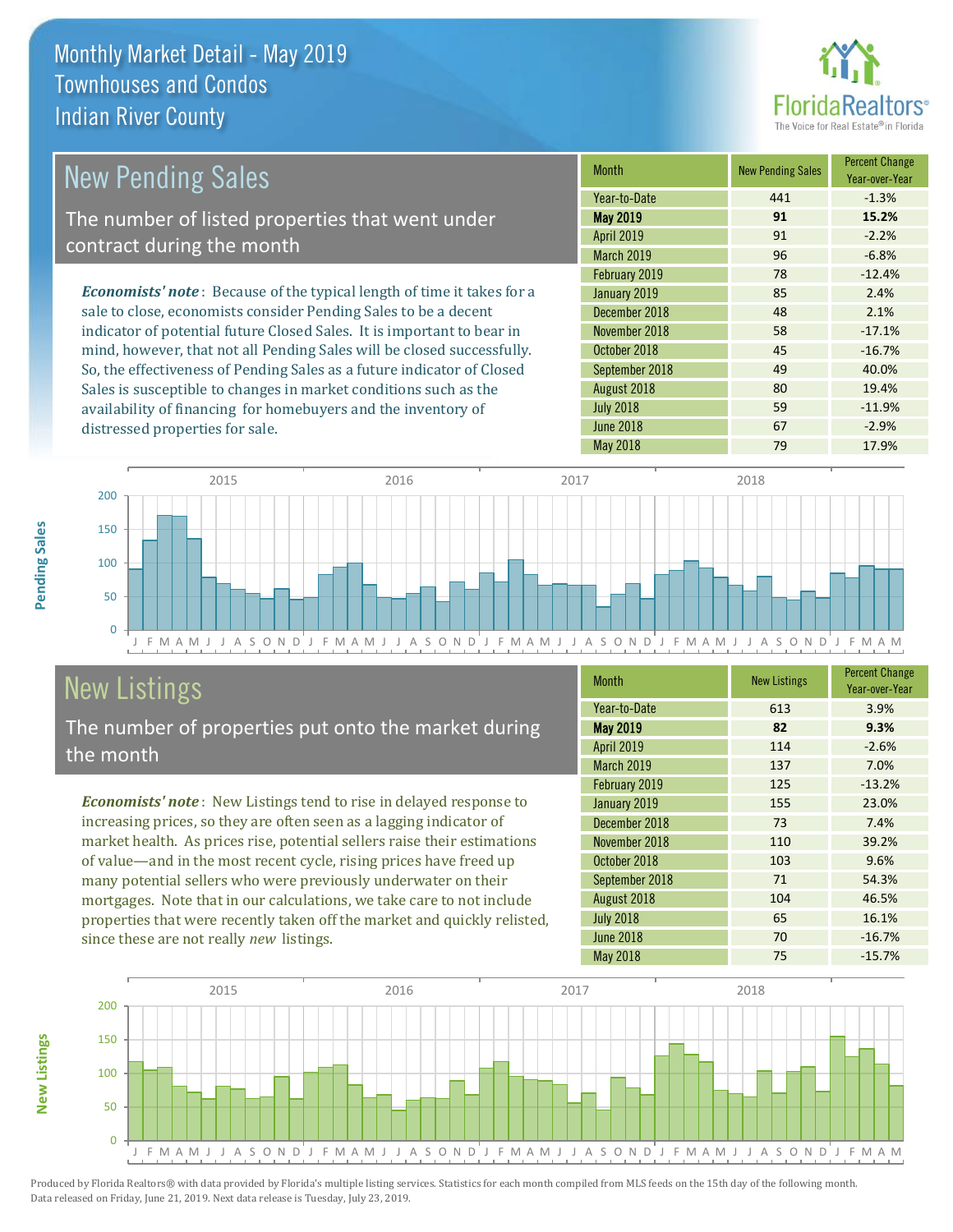

# Inventory (Active Listings) The number of property listings active at the end of the month

*Economists' note* : There are a number of ways to define and calculate Inventory. Our method is to simply count the number of active listings on the last day of the month, and hold this number to compare with the same month the following year. Inventory rises when New Listings are outpacing the number of listings that go off-market (regardless of whether they actually sell). Likewise, it falls when New Listings aren't keeping up with the rate at which homes are going off-market.

| <b>Month</b>             | Inventory | <b>Percent Change</b><br>Year-over-Year |
|--------------------------|-----------|-----------------------------------------|
| <b>YTD (Monthly Avg)</b> | 525       | 29.0%                                   |
| <b>May 2019</b>          | 517       | 27.0%                                   |
| <b>April 2019</b>        | 539       | 27.4%                                   |
| <b>March 2019</b>        | 530       | 27.7%                                   |
| February 2019            | 537       | 27.6%                                   |
| January 2019             | 501       | 35.8%                                   |
| December 2018            | 443       | 35.9%                                   |
| November 2018            | 453       | 44.7%                                   |
| October 2018             | 418       | 20.5%                                   |
| September 2018           | 365       | 15.9%                                   |
| August 2018              | 367       | 16.9%                                   |
| <b>July 2018</b>         | 351       | 7.7%                                    |
| <b>June 2018</b>         | 360       | 0.6%                                    |
| <b>May 2018</b>          | 407       | 11.2%                                   |



# Months Supply of Inventory

An estimate of the number of months it will take to deplete the current Inventory given recent sales rates

*Economists' note* : MSI is a useful indicator of market conditions. The benchmark for a balanced market (favoring neither buyer nor seller) is 5.5 months of inventory. Anything higher is traditionally a buyers' market, and anything lower is a sellers' market. There is no single accepted way of calculating MSI. A common method is to divide current Inventory by the most recent month's Closed Sales count, but this count is a usually poor predictor of future Closed Sales due to seasonal cycles. To eliminate seasonal effects, we use the 12-month average of monthly Closed Sales instead.

| <b>Month</b>             | <b>Months Supply</b> | <b>Percent Change</b><br>Year-over-Year |
|--------------------------|----------------------|-----------------------------------------|
| <b>YTD (Monthly Avg)</b> | 7.9                  | 25.4%                                   |
| May 2019                 | 7.7                  | 24.2%                                   |
| April 2019               | 8.1                  | 24.6%                                   |
| March 2019               | 8.0                  | 23.1%                                   |
| February 2019            | 8.1                  | 24.6%                                   |
| January 2019             | 7.7                  | 35.1%                                   |
| December 2018            | 6.8                  | 38.8%                                   |
| November 2018            | 6.7                  | 39.6%                                   |
| October 2018             | 6.1                  | 15.1%                                   |
| September 2018           | 5.5                  | 14.6%                                   |
| August 2018              | 5.6                  | 19.1%                                   |
| <b>July 2018</b>         | 5.3                  | 3.9%                                    |
| <b>June 2018</b>         | 5.5                  | $-1.8%$                                 |
| May 2018                 | 6.2                  | 8.8%                                    |

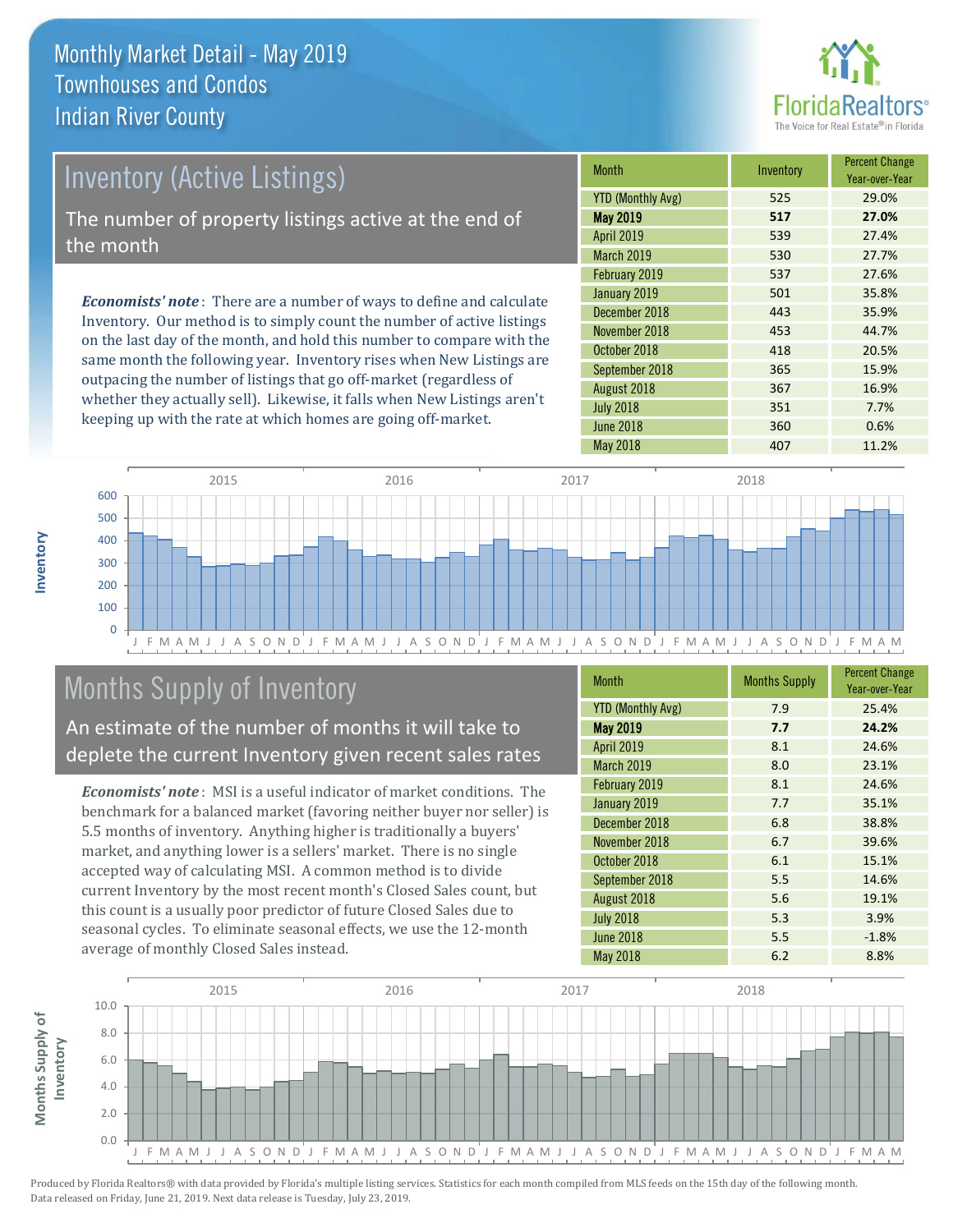

# Closed Sales by Sale Price

The number of sales transactions which closed during the month

*Economists' note:* Closed Sales are one of the simplest—yet most important—indicators for the residential real estate market. When comparing Closed Sales across markets of different sizes, we recommend comparing the percent changes in sales rather than the number of sales. Closed Sales (and many other market metrics) are affected by seasonal cycles, so actual trends are more accurately represented by year-over-year changes (i.e. comparing a month's sales to the amount of sales in the same month in the previous year), rather than changes from one month to the next.





#### Median Time to Contract by Sale Price The median number of days between the listing date and contract date for all Closed Sales during the month

*Economists' note* : Like Time to Sale, Time to Contract is a measure of the length of the home selling process calculated for sales which closed during the month. The difference is that Time to Contract measures the number of days between the initial listing of a property and the signing of the contract which eventually led to the closing of the sale. When the gap between Median Time to Contract and Median Time to Sale grows, it is usually a sign of longer closing times and/or declining numbers of cash sales.

| <b>Sale Price</b>     | <b>Median Time to</b><br>Contract | <b>Percent Change</b><br>Year-over-Year |
|-----------------------|-----------------------------------|-----------------------------------------|
| Less than \$50,000    | (No Sales)                        | N/A                                     |
| $$50,000 - $99,999$   | 38 Days                           | 11.8%                                   |
| $$100,000 - $149,999$ | 55 Days                           | 120.0%                                  |
| \$150,000 - \$199,999 | 45 Days                           | 0.0%                                    |
| \$200,000 - \$249,999 | 134 Days                          | 24.1%                                   |
| \$250,000 - \$299,999 | 65 Days                           | 75.7%                                   |
| \$300,000 - \$399,999 | 17 Days                           | $-69.6%$                                |
| \$400,000 - \$599,999 | 79 Days                           | $-52.4%$                                |
| \$600,000 - \$999,999 | 49 Days                           | 122.7%                                  |
| \$1,000,000 or more   | 13 Days                           | N/A                                     |



**Closed Sales**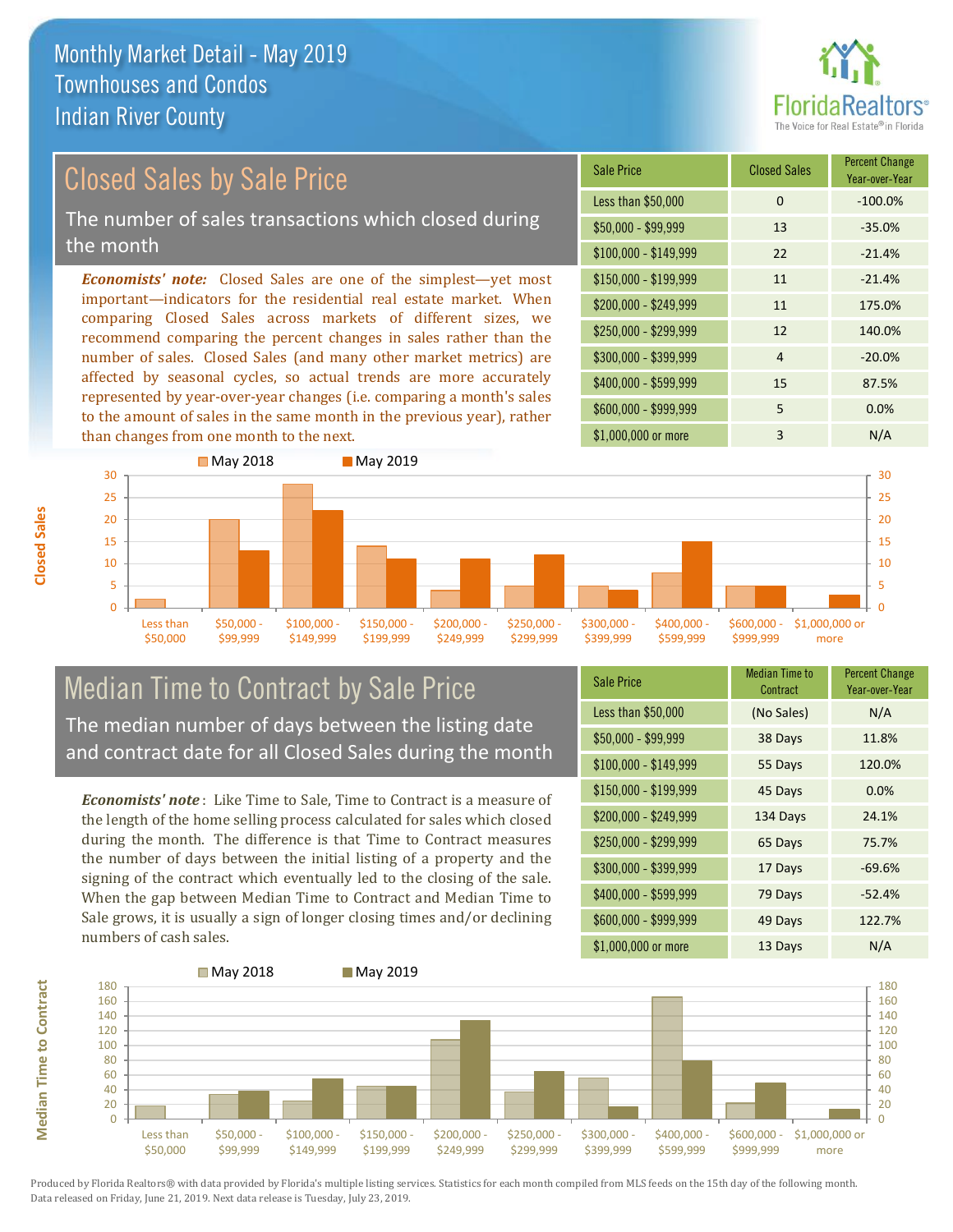![](_page_8_Picture_1.jpeg)

# New Listings by Initial Listing Price

The number of properties put onto the market during the month

*Economists' note:* New Listings tend to rise in delayed response to increasing prices, so they are often seen as a lagging indicator of market health. As prices rise, potential sellers raise their estimations of value—and in the most recent cycle, rising prices have freed up many potential sellers who were previously underwater on their mortgages. Note that in our calculations, we take care to not include properties that were recently taken off the market and quickly relisted, since these are not really *new* listings.

| <b>Initial Listing Price</b> | <b>New Listings</b> | <b>Percent Change</b><br>Year-over-Year |
|------------------------------|---------------------|-----------------------------------------|
| Less than \$50,000           | $\Omega$            | N/A                                     |
| $$50,000 - $99,999$          | 15                  | 36.4%                                   |
| $$100,000 - $149,999$        | 19                  | 26.7%                                   |
| $$150,000 - $199,999$        | 13                  | 18.2%                                   |
| \$200,000 - \$249,999        | 7                   | $-22.2%$                                |
| \$250,000 - \$299,999        | 6                   | $-14.3%$                                |
| \$300,000 - \$399,999        | 10                  | 42.9%                                   |
| \$400,000 - \$599,999        | 4                   | $-33.3%$                                |
| \$600,000 - \$999,999        | 5                   | 0.0%                                    |
| \$1,000,000 or more          | 3                   | $-25.0%$                                |

![](_page_8_Figure_6.jpeg)

#### Inventory by Current Listing Price The number of property listings active at the end of the month

*Economists' note* : There are a number of ways to define and calculate Inventory. Our method is to simply count the number of active listings on the last day of the month, and hold this number to compare with the same month the following year. Inventory rises when New Listings are outpacing the number of listings that go off-market (regardless of whether they actually sell). Likewise, it falls when New Listings aren't keeping up with the rate at which homes are going off-market.

| <b>Current Listing Price</b> | Inventory | <b>Percent Change</b><br>Year-over-Year |
|------------------------------|-----------|-----------------------------------------|
| Less than \$50,000           | $\Omega$  | N/A                                     |
| $$50,000 - $99,999$          | 61        | 38.6%                                   |
| $$100,000 - $149,999$        | 71        | 31.5%                                   |
| $$150,000 - $199,999$        | 54        | $-1.8%$                                 |
| \$200,000 - \$249,999        | 33        | $-23.3%$                                |
| \$250,000 - \$299,999        | 52        | 33.3%                                   |
| \$300,000 - \$399,999        | 77        | 40.0%                                   |
| \$400,000 - \$599,999        | 56        | 3.7%                                    |
| \$600,000 - \$999,999        | 62        | 77.1%                                   |
| \$1,000,000 or more          | 51        | 82.1%                                   |

![](_page_8_Figure_10.jpeg)

**Inventory**

**New Listings**